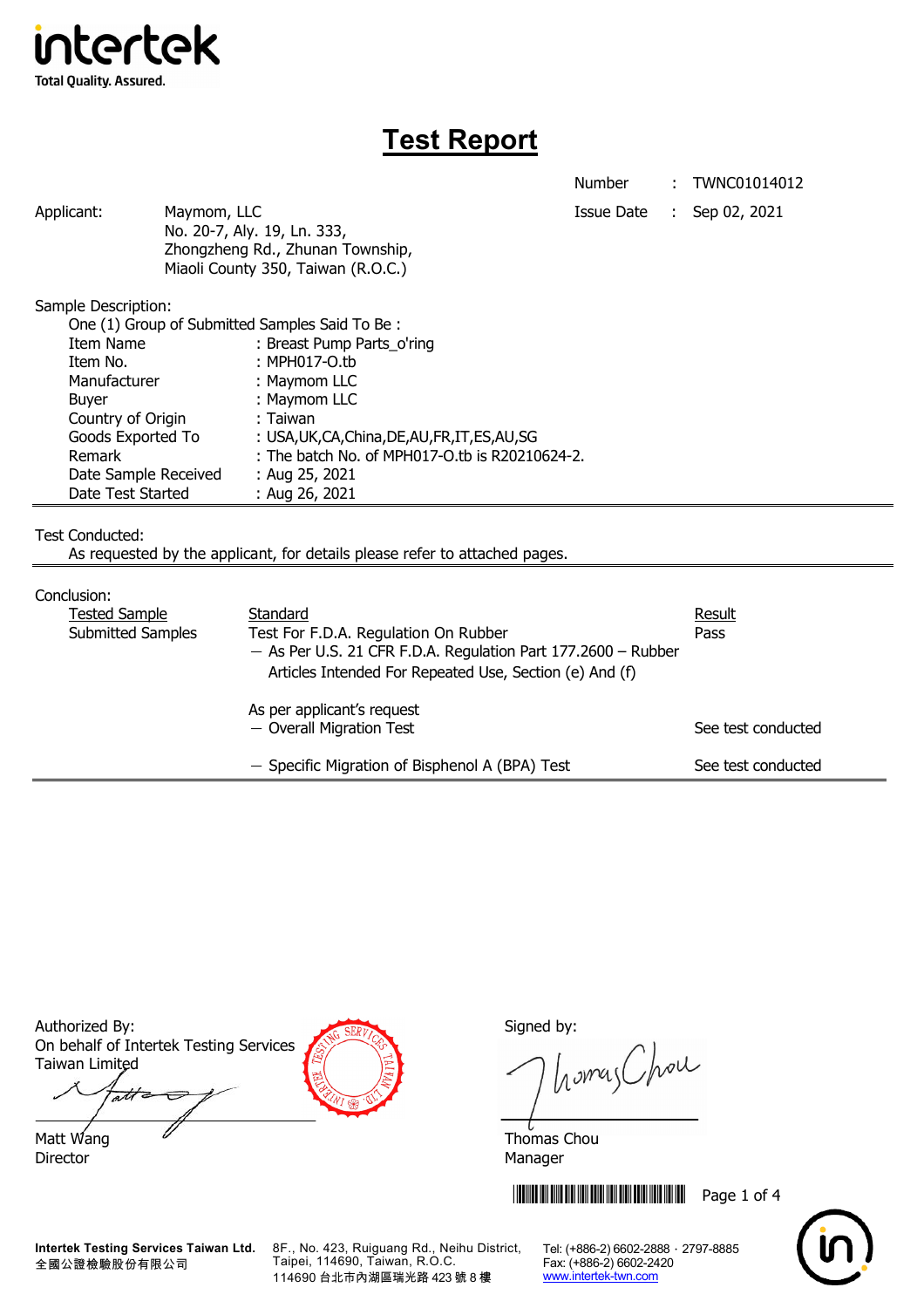

Number : TWNC01014012

Test Conducted :

# **1. Test For F.D.A. Regulation On Rubber**

With reference to the U.S. 21 CFR Food and Drug Administration part 177.2600 - rubber articles intended for repeated use, section (e) and (f).

Test Sample : Green soft plastic ring

|                              | Test Item                                                                                  | Result $(mq/in2)$ | Limit (mg/in <sup>2</sup> ) |  |  |
|------------------------------|--------------------------------------------------------------------------------------------|-------------------|-----------------------------|--|--|
|                              | Water Extractable Content<br>First 7 Hours Extraction<br>$-$ Succeeding 2 Hours Extraction | 0.2<br>< 0.1      | 20                          |  |  |
| N-Hexane Extractable Content |                                                                                            |                   |                             |  |  |
|                              | First 7 Hours Extraction                                                                   | 6.7               | 175                         |  |  |
|                              | $-$ Succeeding 2 Hours Extraction                                                          | 0.2               | 4                           |  |  |

Remarks :  $\lt$  = Less than

## **2. Overall Migration Test**

With reference to Commission Regulation (EU) No. 10/2011 and its Amendments, the migration test was conducted once.

I. Test Condition: 40 ℃ for 2 hours

II. Test Result: Food Simulant: 50%(w/v) ethanol Tested Sample Result (mg/dm<sup>2</sup>) Green soft plastic ring 3

Remarks: Detection limit =  $1 \text{ mg/dm}^2$ Solvents & test condition were selected based on applicant's request.

\*THJ1014012\* Page 2 of 4



8F., No. 423, Ruiguang Rd., Neihu District, Taipei, 114690, Taiwan, R.O.C. 114690 台北市內湖區瑞光路 423 號 8 樓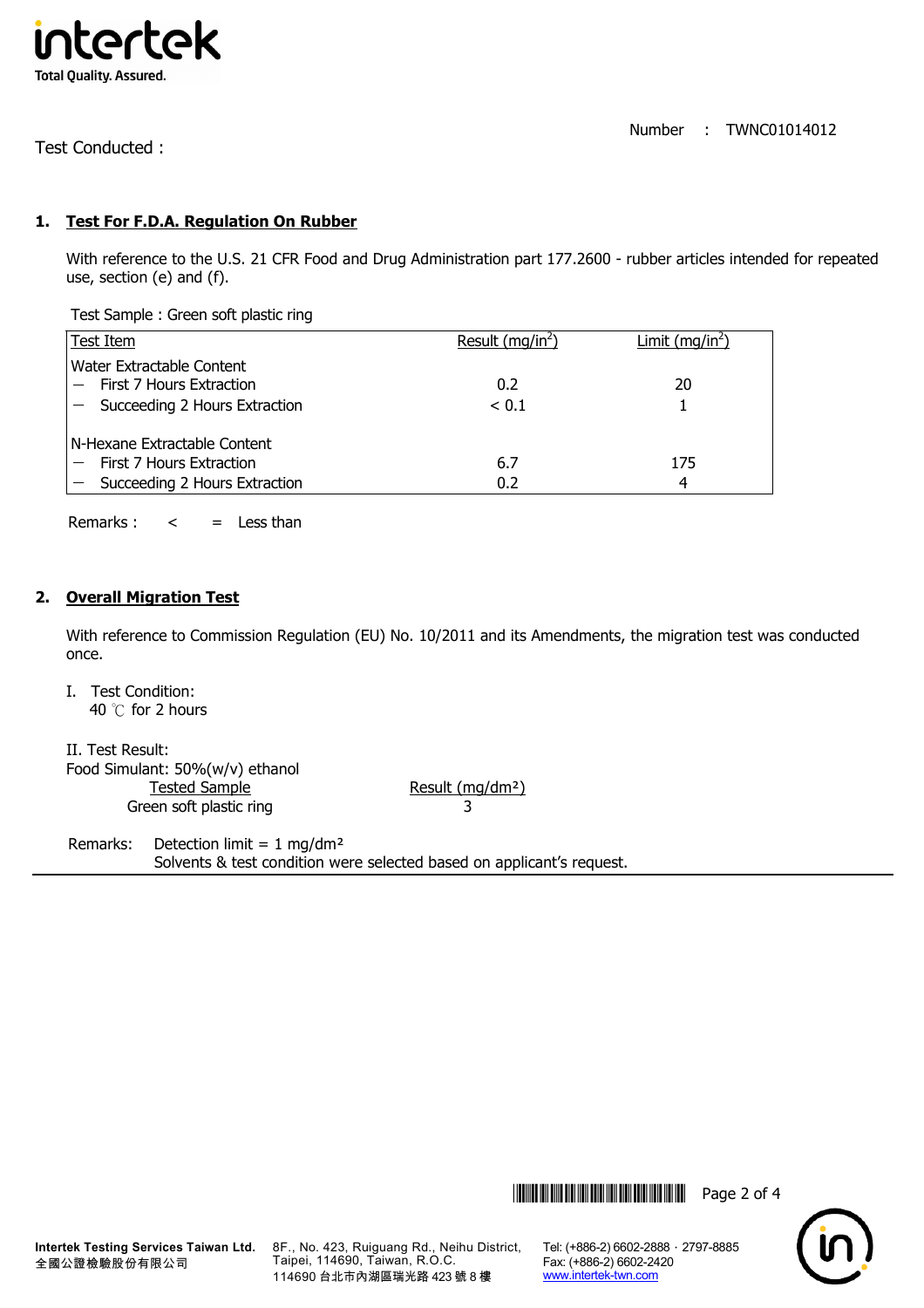

Test Conducted :

Number : TWNC01014012

## **3. Specific Migration of Bisphenol A (BPA) Test**

With reference to European Commission regulation (EU) No. 10/2011 and its amendments, the migration test was conducted once.

I. Test Condition: 40℃ for 2 hours

II. Test Result Food Simulant: 50%(w/v) ethanol Tested Sample Result (mg/kg food) Green soft plastic ring ND

Remarks:  $ND$  = Not detected Detection limit =  $0.05$  mg/kg food Solvents & test condition were selected based on applicant's request.





**Intertek Testing Services Taiwan Ltd.** 全國公證檢驗股份有限公司

8F., No. 423, Ruiguang Rd., Neihu District, Taipei, 114690, Taiwan, R.O.C. 114690 台北市內湖區瑞光路 423 號 8 樓